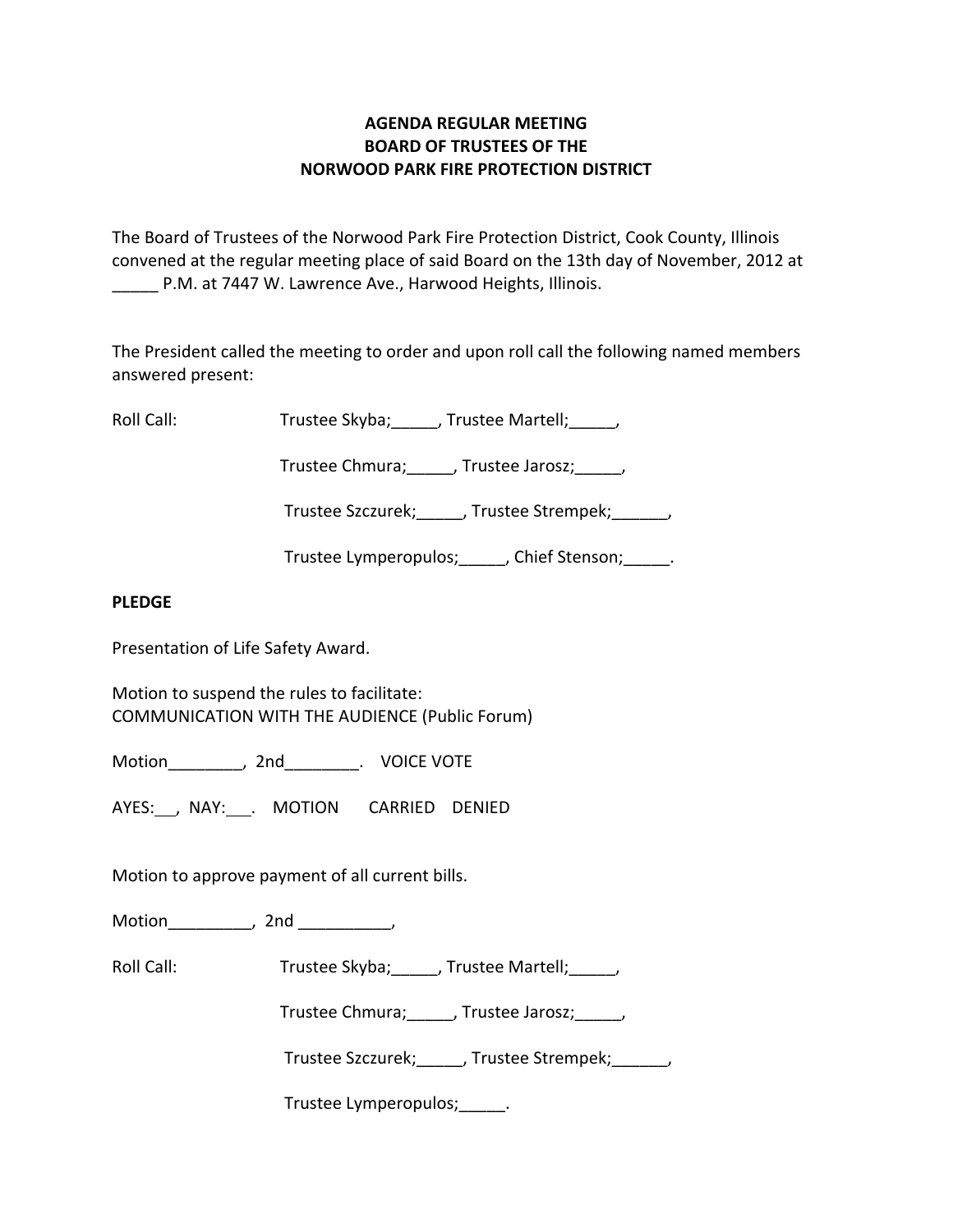Motion to approve the minutes of the Regular meeting held October 9<sup>th</sup>, 2012.

Motion\_\_\_\_\_\_\_\_\_, 2nd \_\_\_\_\_\_\_\_\_\_,

Roll Call: Trustee Skyba; \_\_\_\_, Trustee Martell; \_\_\_\_,

Trustee Chmura;\_\_\_\_\_, Trustee Jarosz;\_\_\_\_\_,

Trustee Szczurek;\_\_\_\_\_, Trustee Strempek;\_\_\_\_\_\_,

Trustee Lymperopulos;\_\_\_\_\_.

## **TREASURER'S REPORT:**

Motion to approve the Treasurer's report as presented from the Financial Statement for October 2012.

Motion\_\_\_\_\_\_\_\_\_, 2nd \_\_\_\_\_\_\_\_\_\_,

Roll Call: Trustee Skyba; \_\_\_\_, Trustee Martell; \_\_\_\_,

Trustee Chmura; frustee Jarosz; frustee Ohmura; die Jarosz; die Jarosz; die Jarosz; die Jarosz; die J

Trustee Szczurek; frustee Strempek; frustee Strempek;

Trustee Lymperopulos;\_\_\_\_\_.

**Chief's Report:**

Motion to accept the Chief's Report for October 2012 as presented.

Motion\_\_\_\_\_\_\_\_, 2nd \_\_\_\_\_\_\_\_, VOICE VOTE

AYES; The AVES of ANAY AND ARRIED DENIED

**President's Report:**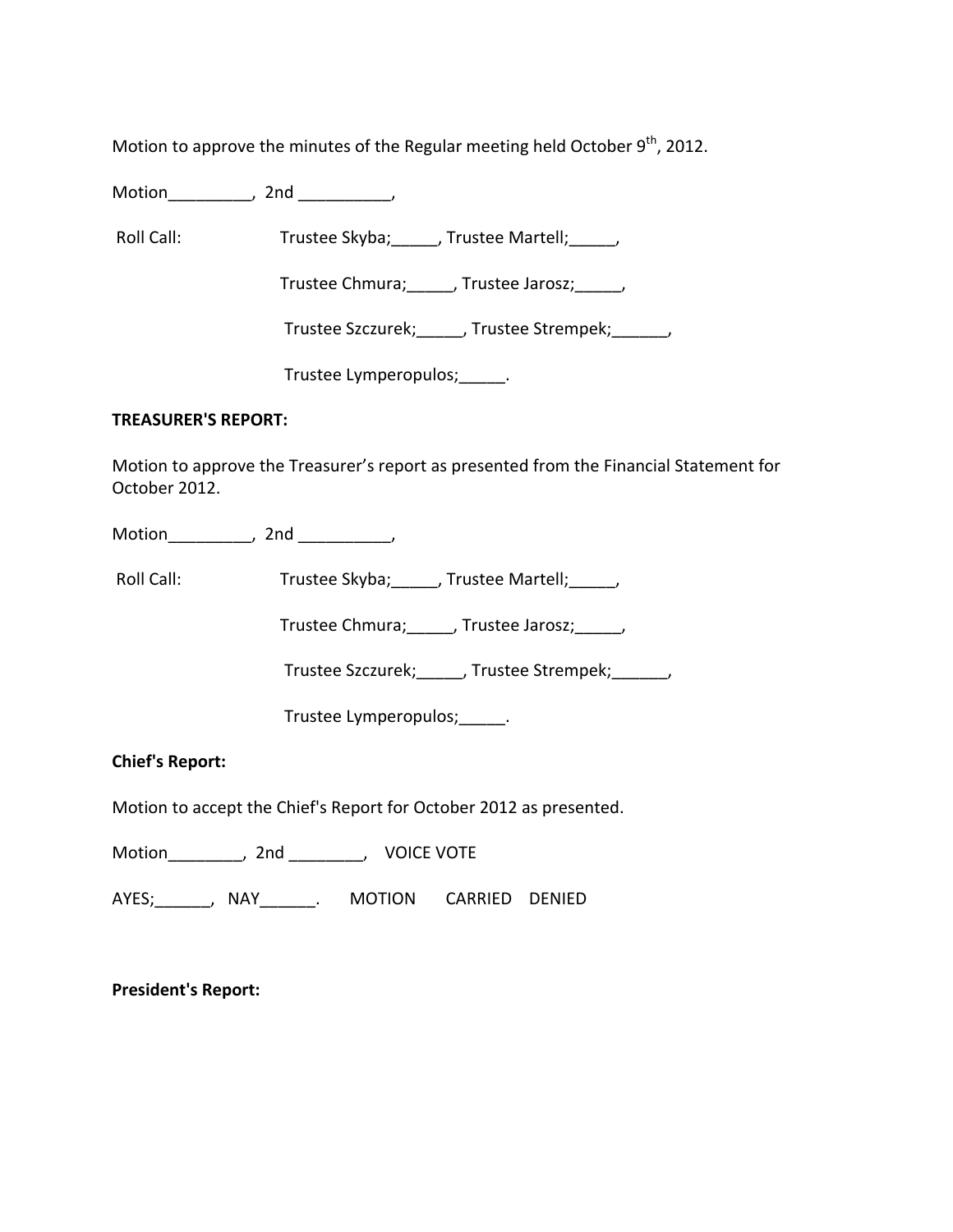#### **Committee Reports:**

Finance Committee‐

Building and Equipment Committee‐

Technology and PR Media Committee‐

Policy Committee‐

Pension Fund‐

**Old Business:**

#### **New Business:**

Motion to approve the payment of \$18,684.45 to the 2% Foreign Fire Insurance Board.

Motion\_\_\_\_\_\_\_\_\_, 2nd \_\_\_\_\_\_\_\_\_\_,

Roll Call: Trustee Skyba; \_\_\_\_\_, Trustee Martell; \_\_\_\_\_,

Trustee Chmura;\_\_\_\_\_, Trustee Jarosz;\_\_\_\_\_,

Trustee Szczurek;\_\_\_\_\_, Trustee Strempek;\_\_\_\_\_\_,

Trustee Lymperopulos;\_\_\_\_\_.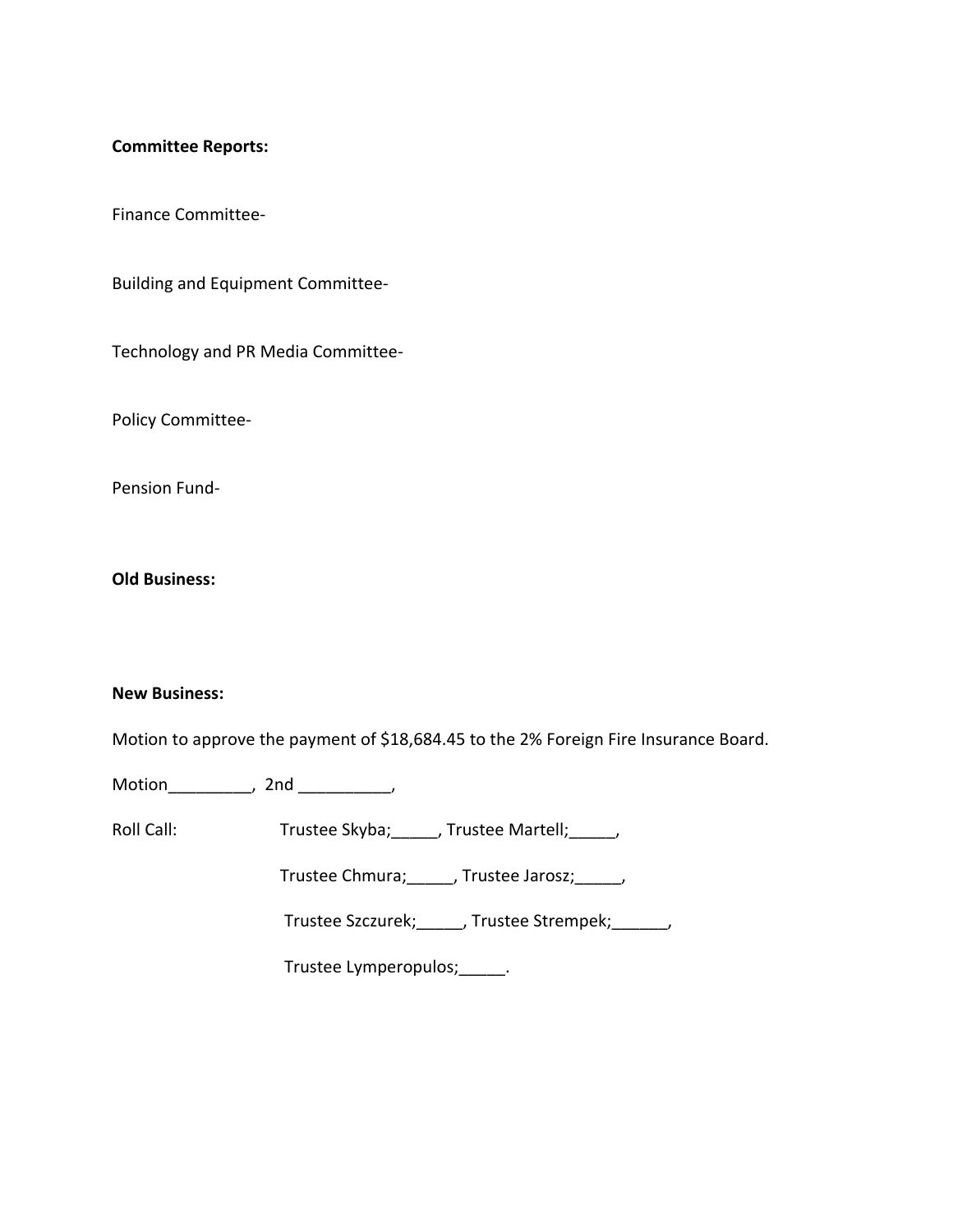Motion to authorize the Chief, or Deputy Chief in his absence, to accept a group tax objection settlement with Robbins & Swartz per Resolution #09‐6 after notification to the Board of Trustees.

Motion the motion of the motion of the motion of the motion of the motion of the motion of the motion of the m<br>Second motion of the motion of the motion of the motion of the motion of the motion of the motion of the motio<br>

Roll Call: Trustee Skyba; Trustee Martell; Trustee Martell;

Trustee Chmura; Frustee Jarosz; Frustee Jarosz;

Trustee Szczurek; frustee Strempek; frustee Strempek;

Trustee Lymperopulos;\_\_\_\_\_.

Motion to approve Bradford Development to purchase and install a 6 foot PVC fence on the rear of our property for a cost not to exceed \$6,000.00.

Motion\_\_\_\_\_\_\_\_\_, 2nd \_\_\_\_\_\_\_\_\_\_,

Roll Call: Trustee Skyba; Trustee Martell; Trustee Martell;

Trustee Chmura; Frustee Jarosz; Frustee Jarosz;

Trustee Szczurek;\_\_\_\_\_, Trustee Strempek;\_\_\_\_\_\_,

Trustee Lymperopulos;\_\_\_\_\_.

Motion to replace 4 exterior light fixtures, material and labor by T&M Electric for a total sum of \$1,390.00.

Motion\_\_\_\_\_\_\_\_\_, 2nd \_\_\_\_\_\_\_\_\_\_,

Roll Call: Trustee Skyba; J. Trustee Martell; Trustee Martell;

Trustee Chmura; Frustee Jarosz; Frustee Jarosz;

Trustee Szczurek; frustee Strempek; frustee Strempek;

Trustee Lymperopulos;\_\_\_\_\_.